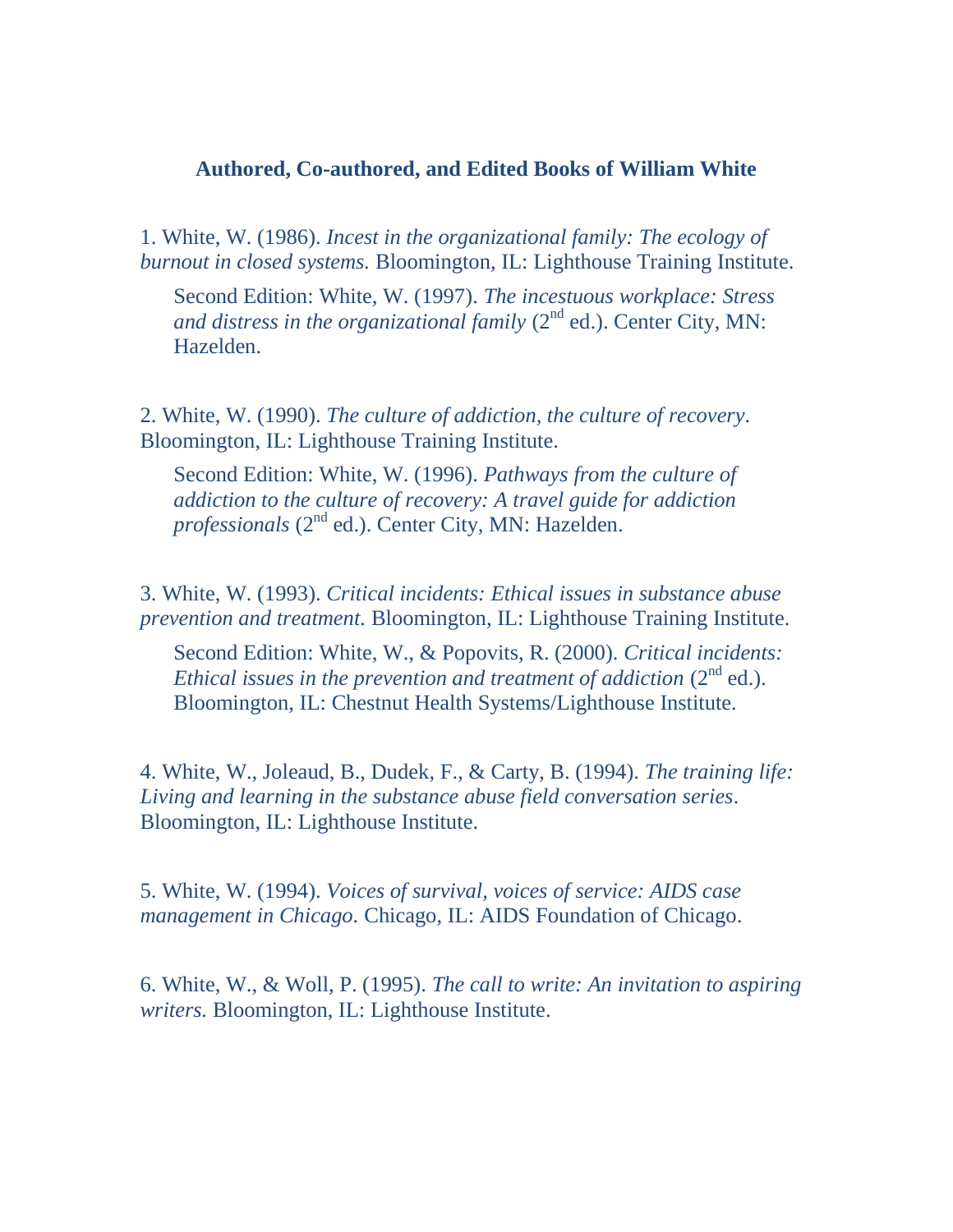7. White, W. (1998). *Slaying the dragon: The history of addiction treatment and recovery in America.* Bloomington, IL: Chestnut Health Systems/Lighthouse Institute.

8. McGovern, T., & White, W. (Eds.). (2003). *Alcohol problems in the United States: Twenty years of treatment perspective.* New York: Haworth Press.

9. Crowley, J., & White, W. L. (2004). *Drunkard's refuge: The lessons of the New York state inebriate asylum*. Amherst: University of Massachusetts Press.

10. Pinsky, D., Meyers, R., Gardin, J., White, W. & Brown, S. (2004). *When painkillers become dangerous*. Center City, MN: Hazelden.

11. Coyhis, D., & White, W. (2006). *Alcohol problems in Native America: The untold story of resistance and recovery*. Colorado Springs, CO: White Bison, Inc.

12. White, W. (2006*). Let's go make some history: Chronicles of the new addiction recovery advocacy movement (Papers of William L. White)*. Washington, D.C.: Johnson Institute and Faces and Voices of Recovery.

13. White, W. (2007). *Counselor Magazine's Addiction Professional's Reference Guide*. Deerfield Beach, FL: Health Communications, Inc.

14. White, W. (2008). *A tradition of leadership: The National Association of Addiction Treatment Providers, 1978-2008*. Deerfield Beach, FL: Health Communications, Inc.

15. Weisheit, R. & White, W. (2009). *Methamphetamine: Its history, pharmacology and treatment*. Center City, MN: Hazelden.